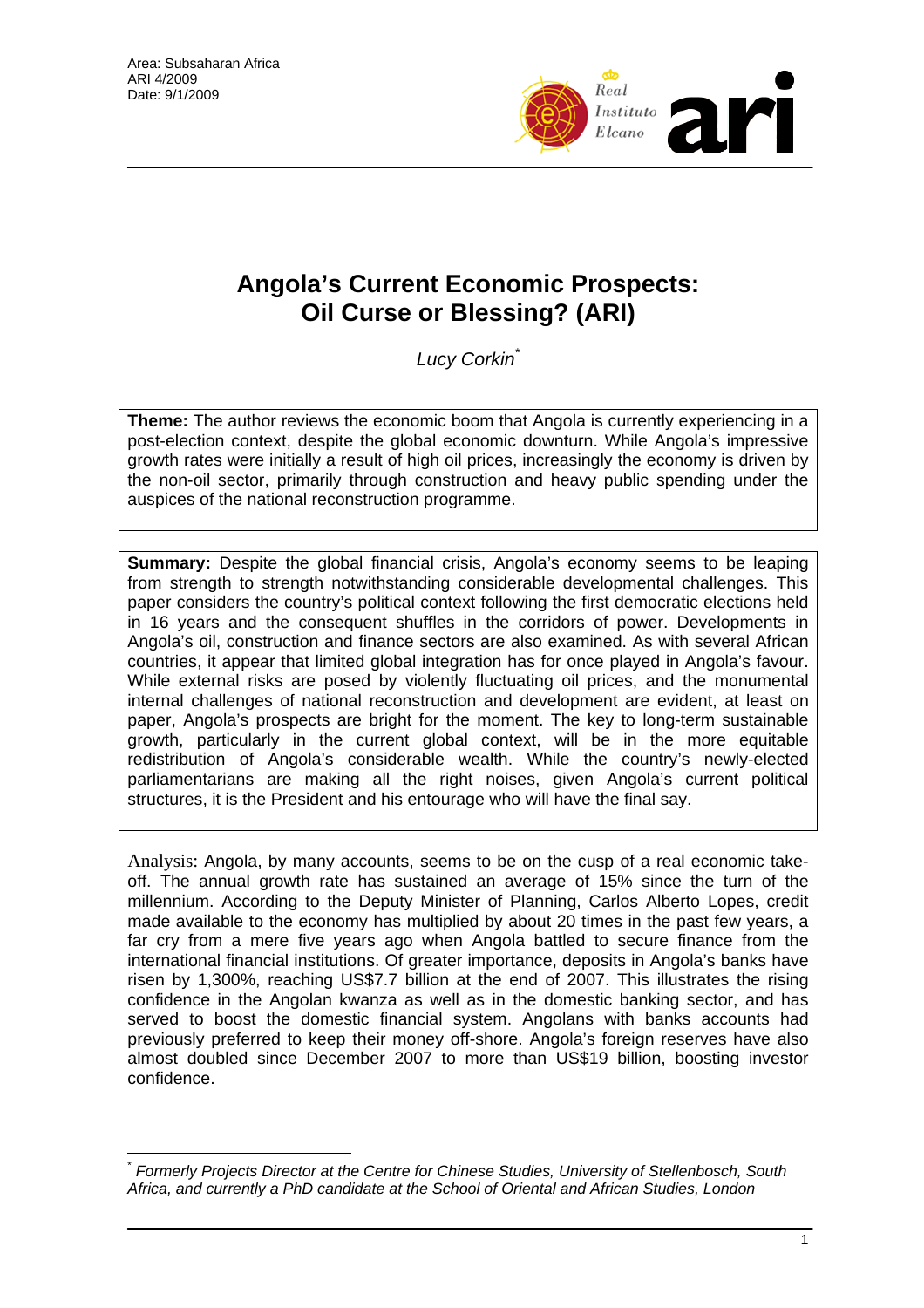

There have also been important political developments. In September 2008, Angola's 8.3 million registered voters went to the polls for legislative elections for the first time in 16 years. The ruling party won a landslide victory with 81% of the vote. Suspected electoral irregularities notwithstanding, however, the outcome was accepted by the opposition, a result that cannot be taken for granted in the context of Angola's politics. Despite sporadic and isolated incidents of intimidation, the election procedures were marked by a relative lack of violence, given Angola's history. Furthermore an increase in women's participation has been observed; fully 36% of the newly-elected members of parliament are women. This is an important development as regards democratic consolidation, as women have traditionally been side-lined in Angolan political forums.

Critics point out, however, that President Dos Santos' absolute control over resources, both institutional and financial, has allowed the ruling party *Movimento Popular para a Libertação de Angola* (MPLA) to stage an ostensibly democratic election that serves only to engrain the ruling party's control more deeply. Although international observers pronounced satisfaction that the elections had been 'free and fair' for the most part, the MPLA had a monopoly of the media and campaign financing, and structurally the smaller and fragmented opposition parties were at a distinct disadvantage. The 22 political parties that received less than 0.5% of the vote in the legislative elections are by law required to disband. Furthermore, the incumbent President Eduardo dos Santos has called for constitutional reform to allow his successor to be elected by parliamentarians, rather than by direct popular vote. Given that the MPLA now hold 191 of 220 legislative seats, dos Santos' re-election would be even more of a certainty than it currently is.

### *The Role of Oil*

International investors would argue that regime continuity is important for Angola's political stability. This is especially pertinent given the country's rising prominence as an oil exporter and the disruptions that political violence has caused for other oil producers such as Nigeria and countries in the Middle East.

Angola currently vies with Nigeria to be Africa's largest oil producer, with proved reserves of approximately 8 billion barrels. Currently the fastest growing African oil producer, Angolan 'sweet crude' is highly prized on the world markets for its low sulphur content. Government revenue has benefited from the soaring oil price of the last few years, fuelled by growing Chinese and Indian demand, although the recent extreme price volatility has played havoc with budget planning. Angola is increasingly taking on significance in the global race for energy security and is the second-largest supplier of oil to China and the eighth-largest supplier to the US. The country accounts for 1.6% of global oil production and 3% of US oil imports. While this is substantially less than Nigeria, Africa's numberone oil producer, Angola is the top African oil exporter to China, supplying 15% of the Asian giant's oil import needs.

On 1 January 2008, Angola was admitted as the  $12<sup>th</sup>$  fully-fledged member of the Organisation for Petroleum Exporting Countries (OPEC). This heralded Angola's status as a key figure in global energy markets and increased leverage has been used by the government to play off foreign investors contending for oil exploration concessions. OPEC membership will also allow Angola to reign in oil majors' tendency to ramp up production in deep-water blocs in order to recoup the extensive capital outlay required for such exploration. Although it initially set a quota of 1.9 million barrels, following the recent plunge in oil prices, OPEC's decision to reduce output saw Angola agree to trim oil production by 99,000 barrels by January 2009.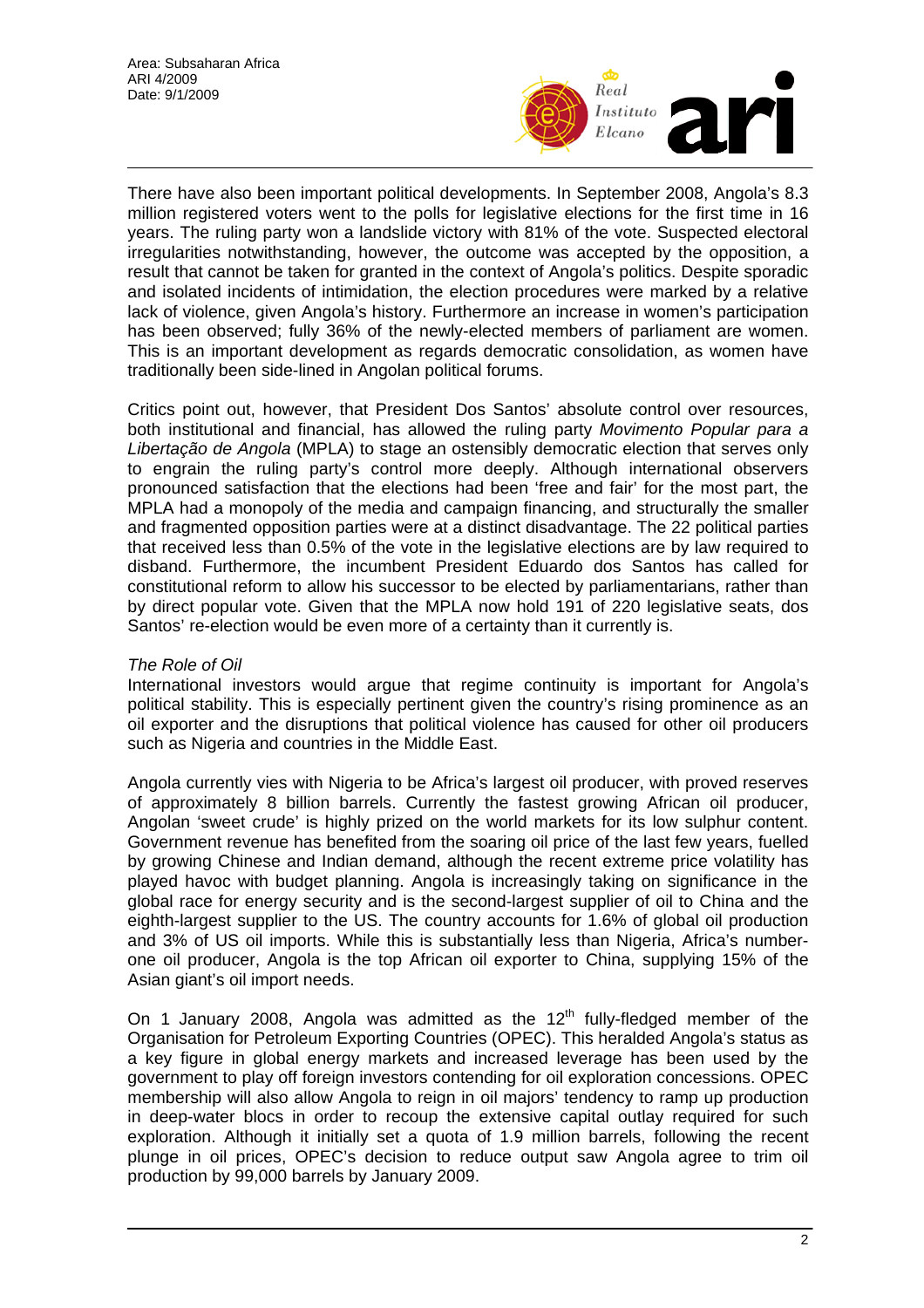

Angola's OPEC membership is a signal of the country's intention to increase its regional presence and an indication of Angola's growing international clout, particularly as it is shortly to assume the OPEC Presidency. This is boosted by the fact that both China and the US view Angola as a growing geo-strategic partner in terms of energy security, largely to diversify oil interests away from the Middle East and other politically-volatile African petro-states such as Nigeria (Niger Delta) and Sudan (Darfur). Furthermore, as most of Angola's oil wealth lies off shore, investments are partially shielded from political instability.

### *Diversification Strategies*

Angola's rapid growth has undoubtedly been spurred by an oil boom. However, the fact that extractive industries contribute 59.4% of GDP renders the Angolan economy vulnerable to commodity cycles. Steps have been taken in a bid to combat an overreliance both on the oil industry and on a mere handful of commercial partners.

Concerted efforts to promote economic diversification have produced strong growth in the non-oil sector. The National Agency for Private Investment (ANIP), established in 2003, specifically concentrates on developing non-oil sectors. ANIP's 2005 Annual Report claimed it had approved 290 projects, worth US\$2.6 billion. Of this total, 85.4% centred on construction, indicating the high growth in this sector. President Eduardo dos Santos has recently entrusted the former Deputy Prime Minister Aguinaldo Jaime with the coordination of the ANIP's restructuring committee. Considered instrumental in formulating Angola's economic policy, Jaime is expected to be appointed the next ANIP Chairman.

Indeed, increased confidence in the Angolan economy is attributed primarily to non-oil sector growth outpacing oil sector growth, at 18.6% versus 11.5% respectively, according to the Minister of Economy, Manuel Nunes Júnior. Even taking the global economic crisis into consideration, projections for 2009 are 5.9% growth for the oil sector and 15.8% for non-oil sector, with expectations that 320,000 new jobs will be created. The Angolan government has further pledged to invest 5% of oil revenue in a national development fund.

Angola is arguably one of the Sub-Saharan African countries that is most jealous of its sovereignty. This has important economic consequences as the Angolan political elite largely control the country's economic forces. While there is a marked cultural influence of major trading partners, such as Portugal and Brazil, the Angolan executive is careful not to let any one foreign trade partner dominate the domestic political or economic arena. Angola, despite international concerns, particularly in the context of strengthening China-Angola relations, will strongly resist becoming or being perceived as a client state of any other country.

Increased revenues on the back of high oil prices allow the Angolan Government to pick and choose investment partners in terms of extractive industry development. Sonangol, the state-owned oil company and the sole concessionaire of oil exploration contracts enters into production-sharing agreements once exploration of the conceded oil bloc is shown to be commercially viable. As well as an 'Angolanisation' policy, Sonangol is also following a policy of investor diversification, in order to mitigate the risks of relying on a handful of large oil major or influential trading partners.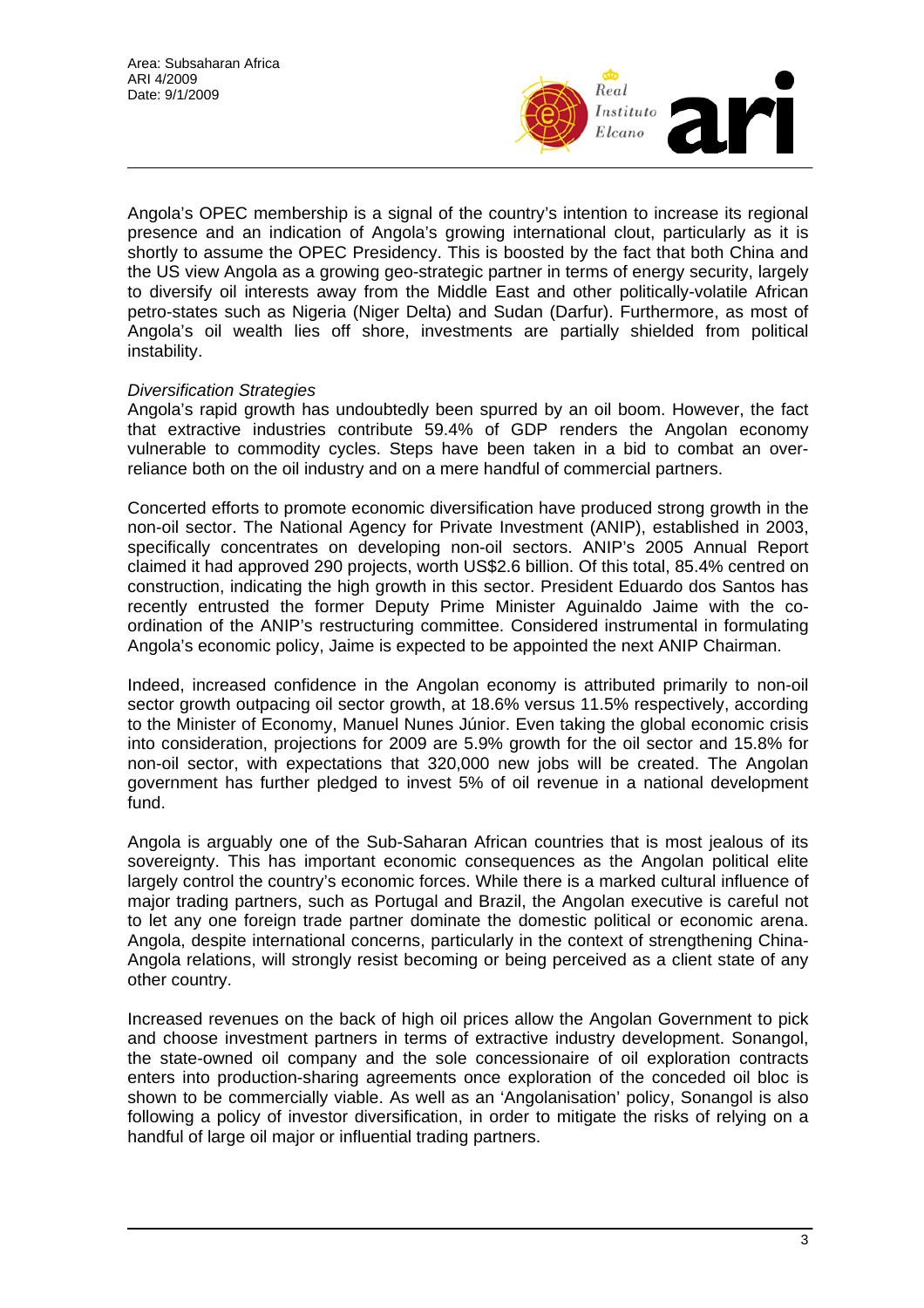

Consequently, despite substantial lending agreements from China Exim Bank, stateowned Chinese companies do not receive preferential treatment at the bidding table, as many feared might be the case. Furthermore, a proposed joint-venture between Sonangol and the Chinese state-owned oil major Sinopec to develop a US\$ 3 billion oil refinery in Lobito fell through in March 2007, reportedly because of a disagreement as to where the oil products would be exported. The high oil price has thus afforded the Angolan government, through Sonangol, an increased amount of leverage in negotiating oil exploration contracts.

Angola has in fact recently made efforts to further reduce China's role in the economy, despite the extensive loans it has extended. Whereas in October 2004, Sinopec was favoured over ONGC in the 50% purchase of Block 18, ONGC is poised to replace Sinopec as a partner in the joint purchase with Sonangol of shares in blocks 17, 18 and 15. Angola has recently attracted the interest of other financiers, most notably the World Bank, which will extend loans of US\$1 billion from 2009-13 to assist with the African country's economic diversification. This points to a considerable thawing of relations between Angola and the international financial institutions. In 2004, negotiations with the IMF had collapsed over the loans' conditionalities, leading Angola to turn to China for financing. It appears that the World Bank has pursued a different approach in order to avoid marginalisation by other emerging financiers. The Bank has also been mollified by the Angolan Government's policy of debt normalisation in an attempt to move away from using oil as collateral for commercial loans. An agreement is also in place for the Angolan Government to service its Paris Club debt. The bulk of the US\$2.3 billion had been paid by December 2007, but more than US\$800 million in interest is still owed. Plans are in place to have the debt repaid in full by 2010. It is also hoped that debt regularisation will further allow the government to access credit from a more diversified bouquet of country lenders, rather than leaning rather heavily on China.

Aguinaldo Jaime, under his new mandate of co-ordinating ANIP, has emphasised Angola's desire to attract financing from the EU. Such appeals have not been ignored. Spain alone has this year provided US\$600 million in construction aid. Furthermore Canada's Export Development Bank has signed an agreement with Angola's Banco de Poupança e Crédito for US\$1 billion this year to finance government infrastructure projects and US\$16 million for private enterprise projects. Brazil's Banco Nacional de Desenvolvimento Económico e Social (BNDES) has already disbursed US\$1.5 billion to fund the purchase of Brazilian construction equipment in Angola in the first five months of the year and is also offering US\$250 million to fund projects in Angola.

### *Construction*

One of the largest obstacles to Angola's growth is the country's obsolete infrastructure that was neglected during the 27-year civil war and has since failed to keep up with the oil-backed growth. With growth booming, the pressure on the limited infrastructure that remained after the civil war continues to grow. The government is attempting to address this challenge, having named reconstruction as a national priority. A programme of public investments (PIP) has been set up, managed by the Ministry of Finance.

In order to sidestep red-tape, President dos Santos instituted an Office for National Reconstruction –known by its Portuguese acronym as GRN–, headed by General Helder Vieira Dias 'Kopelipa', former head of the Presidency and the Military. GRN manages credit lines worth some US\$2.9 billion from China International Fund Ltd (CIF), a Hong Kong-based fund management company involved in exporting Angolan oil to China. This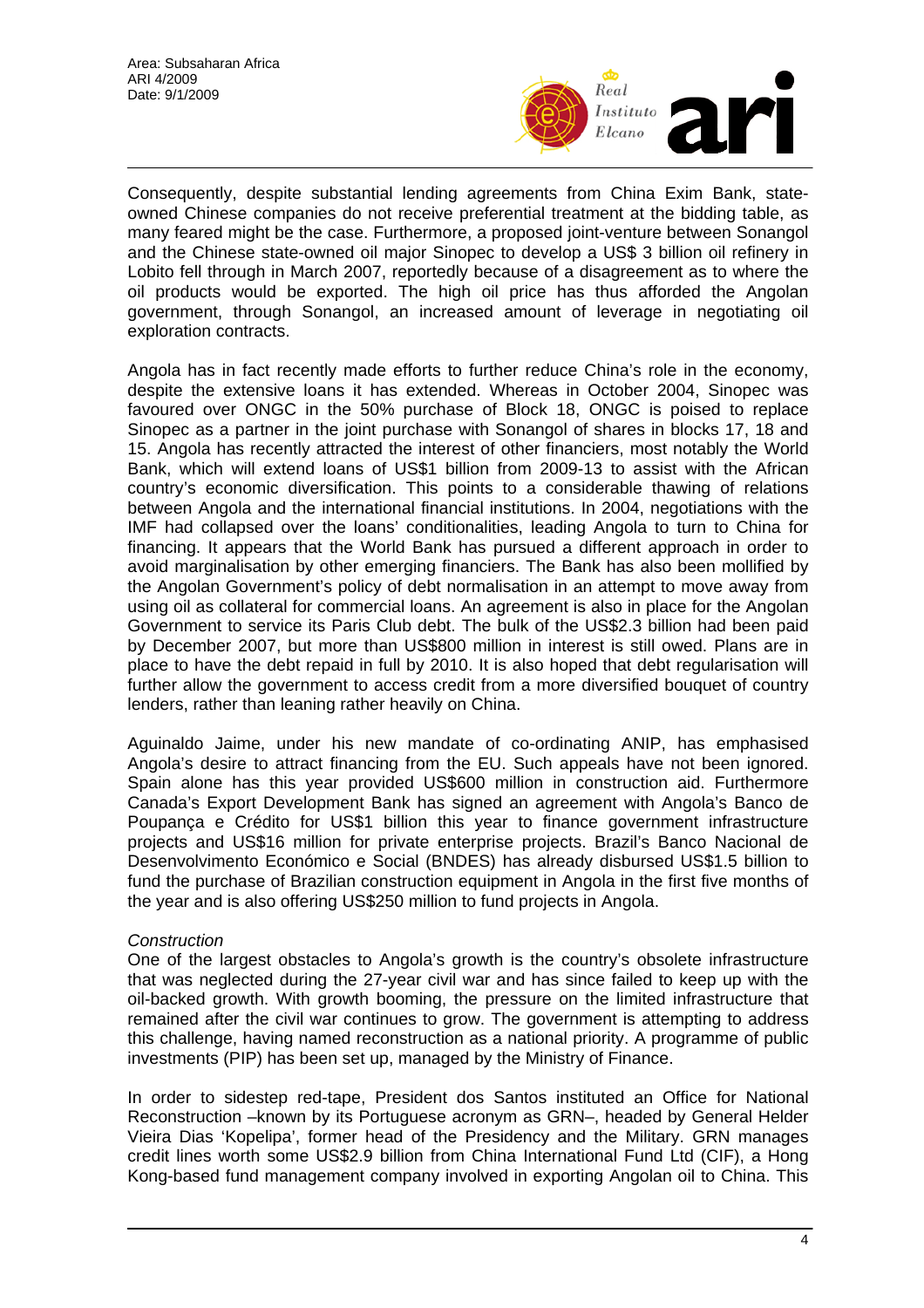

has served only to confuse the chain of command, as each body manages separate lines of credit extended for national reconstruction.

The problem is compounded by the fact that due to a lack of local capacity and short supply, most construction materials and often the technical expertise need to be imported.

Luanda harbour is increasingly congested and does not have the capacity to deal with rising import volumes. The backlog delays the delivery of materials, but also impedes access to the harbour, preventing the entrance of other goods, including food, thus further pushing up their prices. There are plans to develop a new harbour 20 kilometres north of Luanda at Barro do Dande, although this will take some time to complete.

In mid-2007, a number of other areas were approved for use as harbours –including Lobito, Namibe and the Sonils base– but the problem remains dire. The total amount of power projects being built across Angola until 2012 is estimated at more than US\$2.5 billion. This includes the rehabilitation of the current grid and the building of new provincial power plants. In addition, the government also plans to develop around 5,000km of roads per annum. A major upgrade of Luanda Airport (US\$2 billion) and the development of Luanda Bay (US\$2.5 billion) are also planned. The government also plan to spend US\$50 billion on providing 1 million homes for Angolans in the next four years.

However, the bulk of the infrastructure projects contracted under PIP have been severely delayed. These include those undertaken by Chinese companies. China Exim Bank provided the Angolan Ministry of Finance with a concessional loan of US\$4 billion to finance reconstruction projects, first announced in 2004. Payable over 17 years including a grace period of five years, these loans have been extended at the favourable interest rate of Libor + 1.5%. An additional US\$500 million was negotiated in May 2006 for 'complementary actions'. By the end of September 2007, less than US\$1.1 billion had been disbursed. The main hurdles are bureaucratic capacity, poor understanding of the operating environment on the part of the Chinese companies and supply bottlenecks. This is unlikely to improve in the short term, although it is likely that contracted Chinese companies will learn to be less ambitious in setting their projected project completion targets. There are also fears that the massive infrastructure spending planned by the government will be misdirected if it is not complemented by capacity-building and training programmes to improve Angola's ability to absorb investment of such a magnitude.

Serious deep-rooted poverty and inequality are persistent and require a more comprehensive set of policies beyond infrastructure development. Through the 1990s Angola's income gap has widened considerably, with a Gini co-efficient estimated to be at 0.62, higher than Nigeria's. Currently more than 65% of all Angolans are estimated to live on US\$2 a day. Despite increased government revenues through oil, service delivery has not increased, ostensibly due to lack of capacity and an excess of bureaucracy.

The only direct benefit Angola's poor receive from the government is subsidies, notably that of fuel, which amounted to 3% of GDP in 2006. Despite pressure from the IMF to redirect this expenditure to pro-poor spending, it is likely that increased oil revenue will allow the government to retain these subsidies. This is potentially positive as the poorest Angolan's rely on oil products such as kerosene for cooking. In addition, due to the government's revenue from oil, income tax is kept low at 15%.